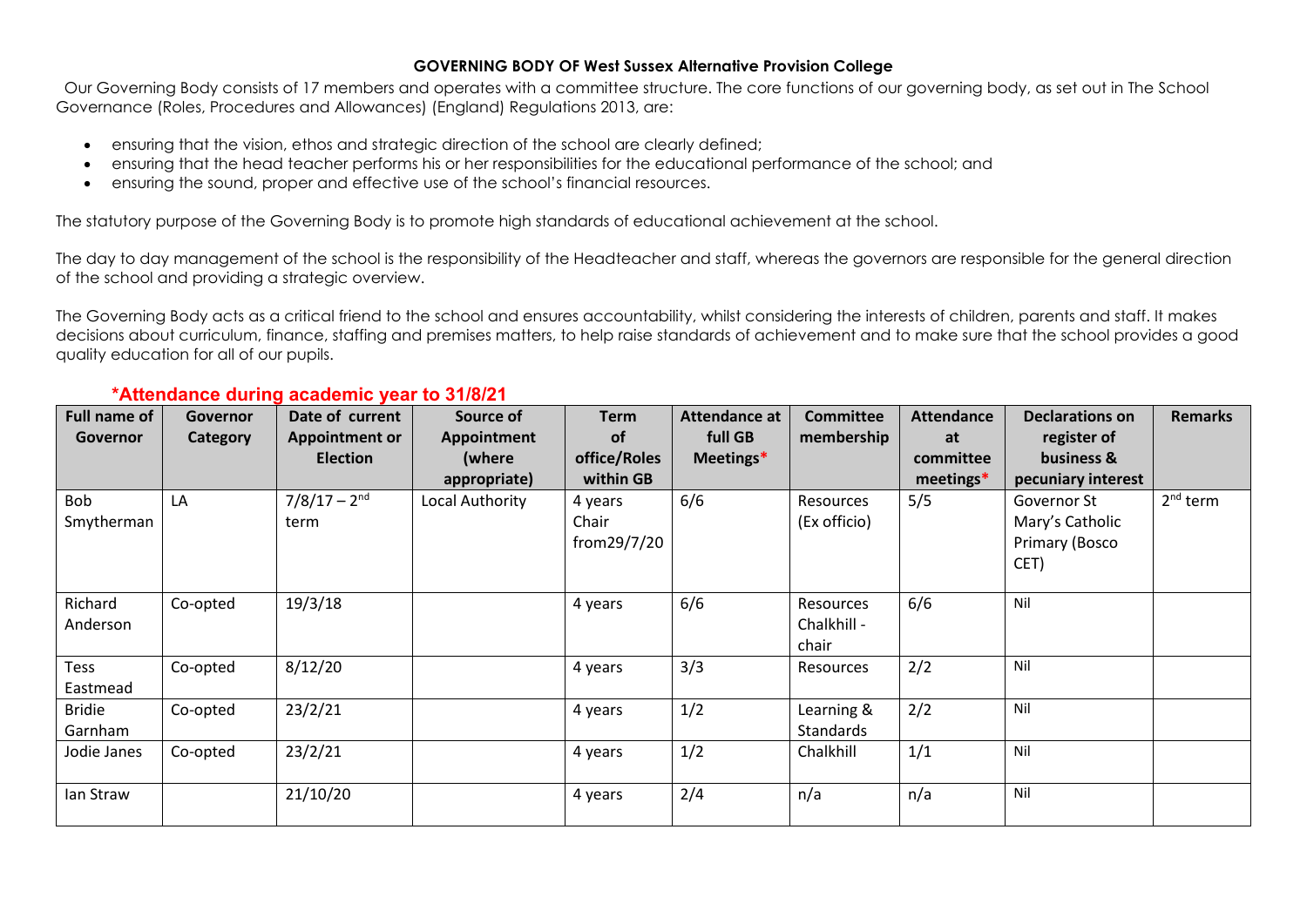| Doug<br>Thomas                                              | Headteacher                    | 30/4/15                        |                        | n/a                                       | 6/6                                            | Ex officio                                   | 9/9                                                                          | Nil                                   |                                    |
|-------------------------------------------------------------|--------------------------------|--------------------------------|------------------------|-------------------------------------------|------------------------------------------------|----------------------------------------------|------------------------------------------------------------------------------|---------------------------------------|------------------------------------|
| Fi Young                                                    | Co-opted                       | 3/7/19                         |                        | 4 years<br>Vice chair<br>from 2/9/20      | 6/6                                            | Learning &<br>Standards<br>Resources         | 5/6                                                                          | Nil                                   |                                    |
| Gina Webb                                                   | LA                             | 31/10/20                       | Local Authority        | 4 years                                   | 5/5                                            | Resources                                    | 1/2                                                                          | Co-opted governor<br>Thakeham Primary |                                    |
| Katherine<br>Lock                                           | Staff                          | 21/10/20                       |                        | 4 years                                   | 5/5                                            | Learning &<br>Standards                      | $\overline{a}$                                                               | Nil                                   |                                    |
| Sue<br>McMeeking                                            | Staff                          | 21/10/20                       |                        | 4 years                                   | 5/5                                            | Learning &<br><b>Standars</b>                | 2/2                                                                          | Nil                                   |                                    |
| <b>Full name of</b><br><b>Associate</b><br><b>Member</b>    | <b>Committee</b><br>Membership | <b>Voting rights</b><br>Yes/No | Date of<br>Appointment | Term of<br>Office/Role<br>on<br>committee | <b>Attendance at</b><br>committee<br>Meetings* | <b>Attendance</b><br>at full GB<br>meetings* | <b>Declarations</b><br>on register<br>of business<br>& pecuniary<br>interest | <b>Remarks</b>                        |                                    |
| Vicki<br>Barwood                                            | Chalkhill                      | No                             | 21/5/19                | 4 years                                   | 1/3                                            | n/a                                          | Nil                                                                          | Ward Manager,<br>Chalkhill            |                                    |
| Jackie Clack                                                | Chalkhill                      | No                             | 21/11/18               | 4 years                                   | 3/3                                            | n/a                                          |                                                                              | <b>Education Head,</b><br>Chalkhill   |                                    |
| <b>Ben Thomas</b>                                           | Learning &<br>Standards        | No                             | 21/11/18               | 4 years                                   | 2/2                                            | 6/6                                          |                                                                              | Asst Headteacher                      |                                    |
| <b>Helen Ellis</b>                                          | Resources                      | <b>No</b>                      | 20/9/17                | 4 years                                   | 5/5                                            | 6/6                                          |                                                                              | Asst Headteacher                      |                                    |
| Sam<br>Channon                                              | All                            | No                             | 20/9/17                | 4 years                                   | 9/9                                            | 6/6                                          | Nil                                                                          | <b>School Business</b><br>Manager     |                                    |
| <b>Governor</b><br><b>Term of</b><br><b>Office</b><br>ended |                                |                                |                        |                                           |                                                |                                              |                                                                              |                                       |                                    |
| Liz Warne                                                   | Co-opted                       | 21/11/18                       |                        |                                           | 1/1                                            | Learning &<br>Standards<br>Chalkhill         | 1/3                                                                          | Nil                                   | Resigned<br>12/10/20               |
| Caroline<br>Matthews                                        | Staff                          | 7/1/19                         |                        | 4 years                                   | $\mathbf 0$                                    | Learning and<br>Standards                    | 0/1                                                                          | Nil                                   | Resigned<br>12/10/20               |
| Lawrence<br>Caughlin                                        | Co-opted                       | 21/10/19                       | Primary Head rep       | 4 years                                   | $\mathbf 0$                                    |                                              | n/a                                                                          |                                       | Primary HT<br>Resigned<br>21/10/20 |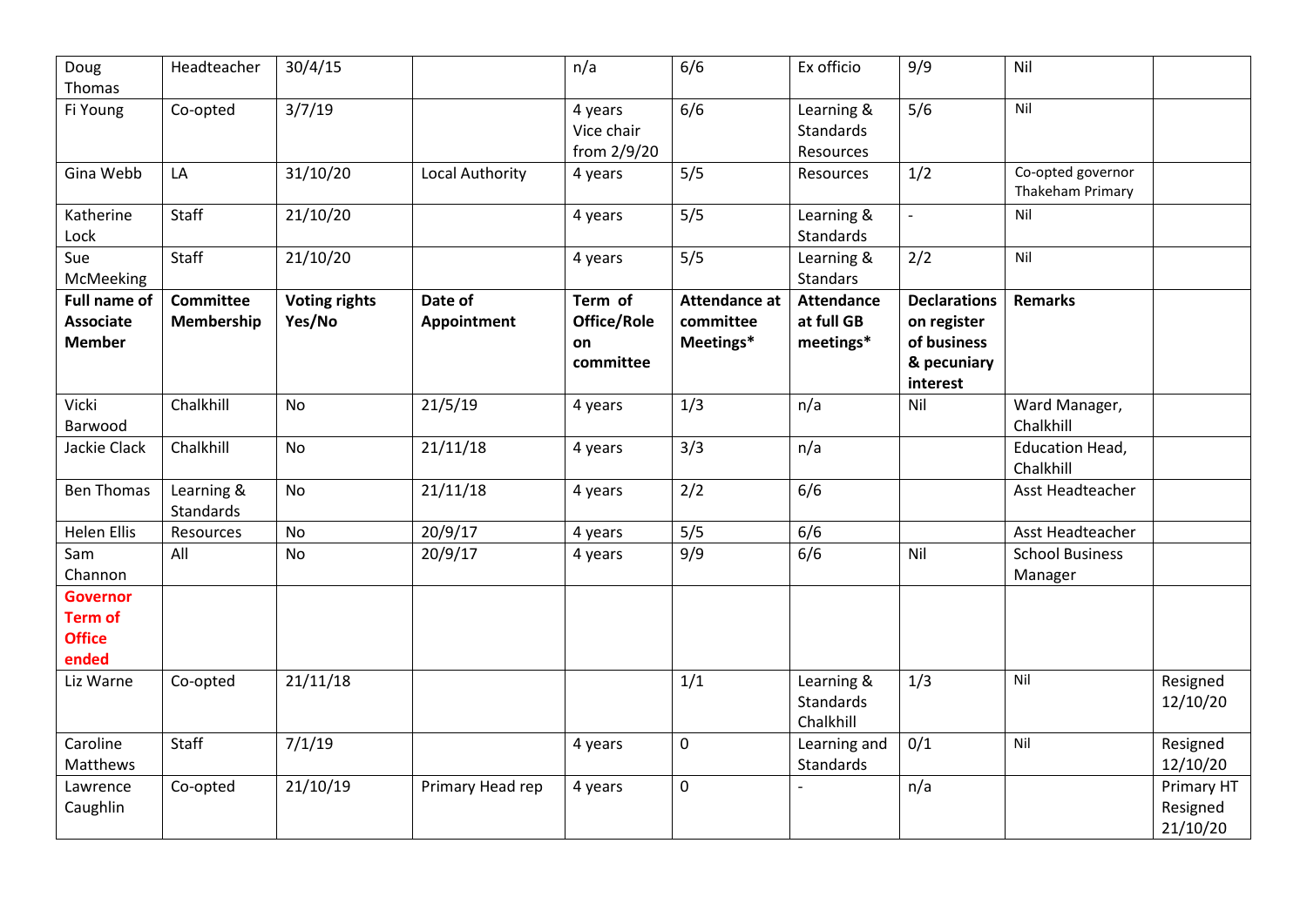| <b>Tim Yates</b>       | Co-opted | 19/3/18                   |                       | 4 years                              | 1/2                                            | Resources -<br>chair                    | 1/2                    | Nil                                                                   | Resigned<br>8/12/20                                |
|------------------------|----------|---------------------------|-----------------------|--------------------------------------|------------------------------------------------|-----------------------------------------|------------------------|-----------------------------------------------------------------------|----------------------------------------------------|
| Lucy<br>Ivankovic      | Co-opted | 19/3/18                   |                       | 4 years                              | 2/2                                            | Learning &<br>Standards                 | 1/1                    | Nil                                                                   | Resigned<br>18/12/20                               |
| Shaun Jarvis           | Staff    | 12/1/18                   |                       | 4 years                              | 4/4                                            | Learning and<br>Standards -<br>chair    | $3/3 + 1$<br>resources | Nil                                                                   | Resigned<br>20/8/20                                |
| <b>Nick</b><br>Dowling | Co-opted | $28/6/19-2^{nd}$<br>term  |                       | 4 years<br>Chairman of<br><b>FGB</b> | 3/4                                            | Ex officio -<br>attends<br>Resources    | 1/2                    | Director, Think<br><b>Change Consulting</b><br>Ltd                    | Resigned<br>29/7/20                                |
| Vicki<br>Illingworth   | Co-opted | $22/10/17-2^{nd}$<br>term |                       | 4 years                              | 0/0<br>Continued to<br>support GB in<br>SG/H&S | $\sim$                                  | n/a                    | <b>Assistant Principal-</b><br>Student Success,<br>Chichester College | Past<br>chairman<br>of FGB<br>Resigned<br>21/10/19 |
| Emma<br>Brown          | Co-opted | 26/3/19                   | Primary Head rep      | 4 years                              | 1/3                                            | $\overline{\phantom{a}}$                | $1/1$ (L&S)            |                                                                       | Resigned<br>1/10/19                                |
| Lisa Guiel             | Staff    | 1/11/14                   |                       | 4 years                              | 3/5                                            | Resources                               | 2/2                    | Nil                                                                   | Term of<br>office<br>completed<br>31/10/18         |
| <b>Mike Garlick</b>    | Co-opted | 1/3/17                    | Secondary Head<br>rep | 4 years                              | 4/5                                            | Learning and<br>Standards<br>(chairman) | n/a                    | Headteacher, The<br>Regis                                             | Resigned<br>31/8/18                                |
| Maggi Bruce            | Staff    | 5/12/13                   |                       | 4 years                              | 2/2                                            | Resources                               | 1/1                    | Nil                                                                   | Term of<br>office<br>completed<br>4/12/17          |
| Cathy Meyer            | Staff    | 5/12/13                   |                       | 4 years                              | 2/2                                            | Learning &<br>Standards                 | 1/1                    |                                                                       | Term of<br>office<br>completed<br>4/12/17          |
| Jackie<br>Shepheard    | Co-opted | 20/10/13                  |                       | 4 years                              | 1/1                                            | Learning &<br>Standards                 | 1/1                    | Deputy Head, Selsey                                                   | Term of<br>office<br>completed<br>21/10/17         |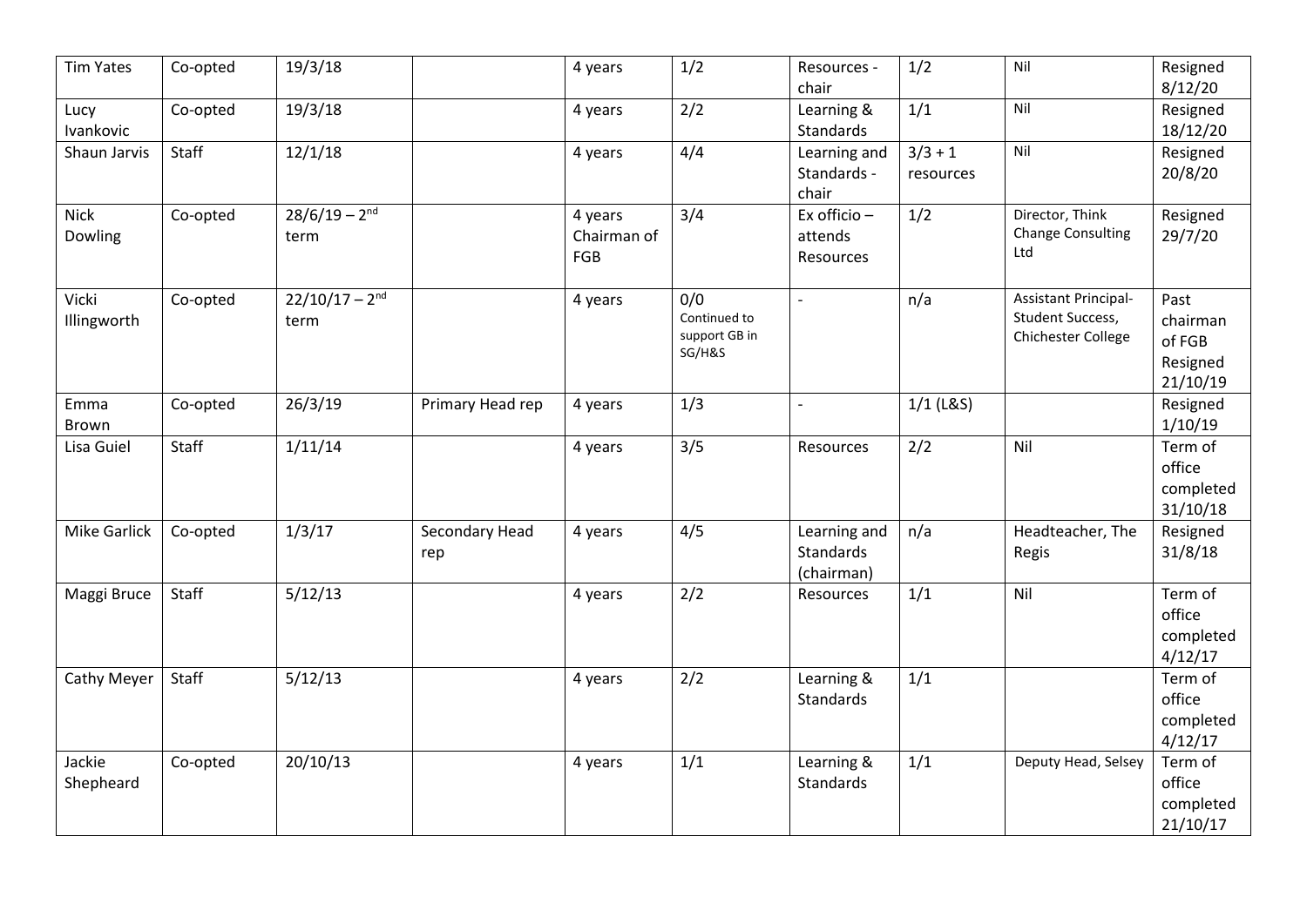| Chris<br>Woodcock                   | Co-opted                | 17/9/15  | Secondary Deputy<br>Head rep | 4 years                                     | 2/8 | Learning &<br>Standards<br>(chairman)                              | 3/3 | Deputy Head,<br>Durrington             |                                                                                                                                                         | Resigned<br>9/9/17                        |
|-------------------------------------|-------------------------|----------|------------------------------|---------------------------------------------|-----|--------------------------------------------------------------------|-----|----------------------------------------|---------------------------------------------------------------------------------------------------------------------------------------------------------|-------------------------------------------|
| Stevie<br>Crowther                  | Co-opted                | 20/10/13 |                              | 4 years<br>Vice<br>chairman of<br><b>GB</b> | 7/8 | Learning &<br>Standards<br>Chalkhill &<br>Beechfield<br>(chairman) | 7/7 | Gillingham                             | Chair, Fairview<br>Community Primary,<br>Chair of Trustees,<br>Mid Hants Railway<br><b>Preservation Society</b><br>& Director, Mid<br>Hants Railway Ltd | Term of<br>office<br>completed<br>31/8/17 |
| Candida<br>Reece                    | Co-opted                | 25/5/15  | Primary Head rep             | 4 years                                     | 3/7 |                                                                    | n/a | Headteacher,<br>London Meed<br>Primary |                                                                                                                                                         | Resigned<br>26/5/17                       |
| Kelly Wilson                        | Parent                  | 28/11/14 |                              | 4 years                                     | 0/3 | Resources                                                          | 0/2 | Nil                                    |                                                                                                                                                         | Resigned<br>13/3/17                       |
| Siobhan<br><b>Denning</b>           | Co-opted                | 11/12/14 | Secondary Head<br>rep        | 4 years                                     |     | Learning &<br>Standards                                            |     | Forest School                          | Headteacher, The                                                                                                                                        | Resigned<br>31/8/16                       |
| Anita Potter                        | Parent                  | 1/9/14   |                              | 4 years                                     |     |                                                                    |     |                                        |                                                                                                                                                         | Resigned<br>20/6/16                       |
| Jayne<br>Wilson                     | LA                      | 22/10/13 | Local Authority              | 4 years                                     |     | Learning &<br>Standards<br>Chalkhill &<br>Beechfield               |     |                                        |                                                                                                                                                         | Resigned<br>February<br>2016              |
| Ann Nixon                           | Co-opted                | 13/7/15  |                              | 4 years                                     |     | Chalkhill &<br>Beechfield                                          |     |                                        |                                                                                                                                                         | Resigned<br>January<br>2016               |
| Caroline<br><b>Barlow</b>           | Co-opted                | 11/12/13 |                              |                                             |     | Resources                                                          |     |                                        |                                                                                                                                                         | Resigned<br>1/7/15                        |
| Mary Fry                            | Co-opted                | 22/10/13 |                              |                                             |     | Resources<br>(chairman to<br>1/7/15                                |     |                                        |                                                                                                                                                         | Resigned<br>1/7/15                        |
| Hilary<br>Riddell                   | Co-opted                | 22/10/13 |                              |                                             |     | Resources                                                          |     |                                        |                                                                                                                                                         | Resigned<br>1/7/15                        |
| Associate<br>governor<br>term ended |                         |          |                              |                                             |     |                                                                    |     |                                        |                                                                                                                                                         |                                           |
| Rowan<br>McConnell                  | Learning &<br>Standards | Yes      | 20/9/17                      |                                             | 2/2 | 4/5                                                                |     |                                        | Resigned 31/8/18                                                                                                                                        |                                           |